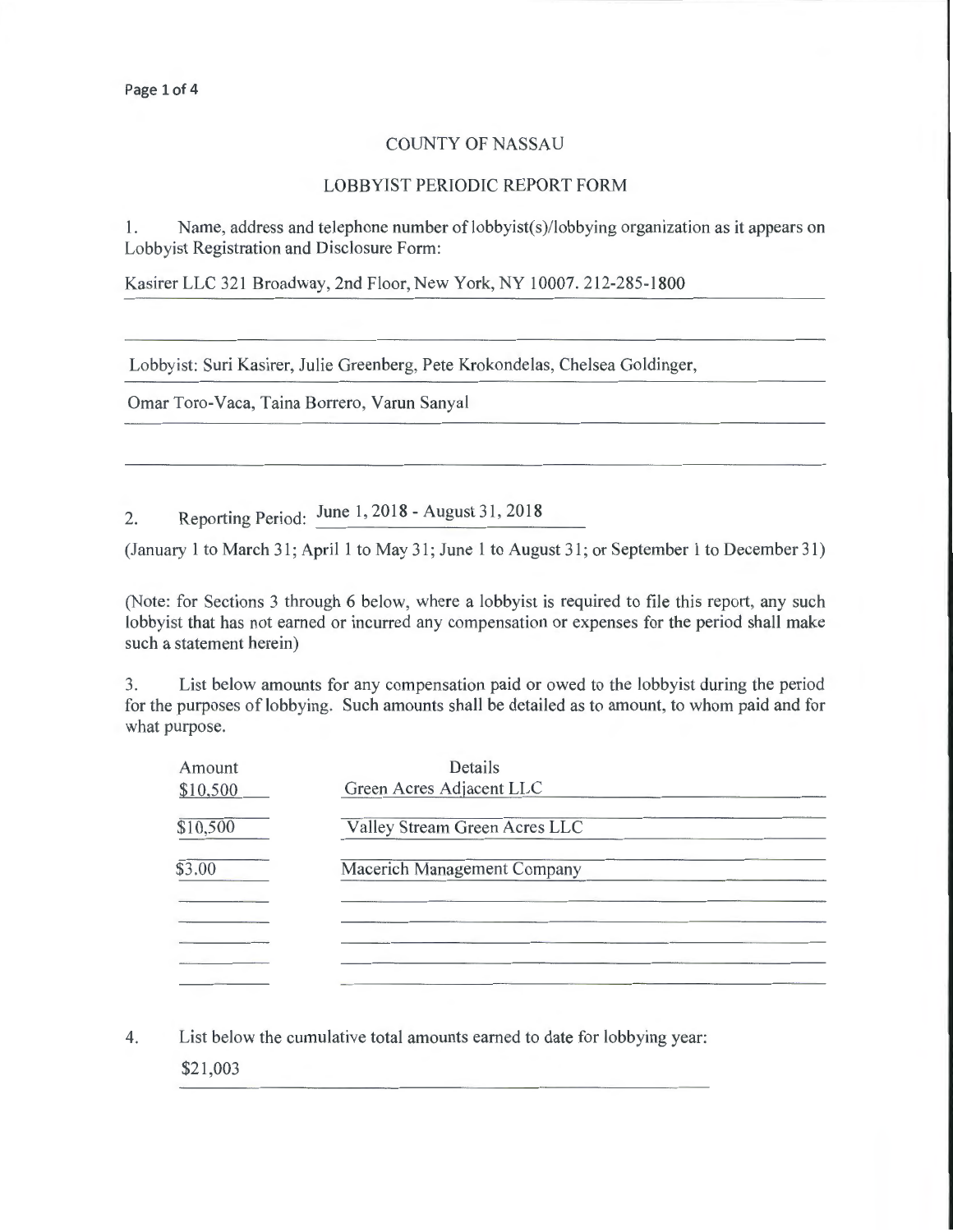Page 2 of 4

5. List below amounts for any expenses expended or incurred by the lobbyist during the period for the purposes of lobbying. Such amounts shall be detailed as to amount, to whom paid and for what purpose.

| Amount<br>\$0.00 | Details<br>N/A |                                                                                                                       |                                                                                                                 |  |
|------------------|----------------|-----------------------------------------------------------------------------------------------------------------------|-----------------------------------------------------------------------------------------------------------------|--|
|                  |                |                                                                                                                       |                                                                                                                 |  |
|                  |                |                                                                                                                       |                                                                                                                 |  |
|                  |                |                                                                                                                       | the contract of the contract of the contract of the contract of the contract of the contract of the contract of |  |
|                  |                |                                                                                                                       |                                                                                                                 |  |
|                  |                |                                                                                                                       |                                                                                                                 |  |
|                  |                |                                                                                                                       |                                                                                                                 |  |
|                  |                |                                                                                                                       |                                                                                                                 |  |
|                  |                | <u> 1980 - Johann Harry Harry Harry Harry Harry Harry Harry Harry Harry Harry Harry Harry Harry Harry Harry Harry</u> |                                                                                                                 |  |

6. List below the cumulative total amounts expended to date for lobbying year: \$0.00

(In lieu of completing 7 through 10 below, you may attach a copy of your Lobbyist Registration and Disclosure Form, provided the information has not changed.)

7. List whether and where the lobbyist(s)/lobbying organization is registered as a lobbyist (e.g. Nassau County, New York State):

New York State, New York City, Nassau County

8. Name, address and telephone number of client(s) by whom, or on whose behalf, the lobbyist is retained, employed or designated.

Macerich Management Company 11311 North Tatum Blvd. Phoenix, AZ 85028

Green Acres Adjacent LLC 401 Wilshire Blvd, Ste 700, Los Angeles, CA 90401

Valley Stream Green Acres LLC 401 Wilshire Blvd, Ste 700, Los Angeles, CA 90401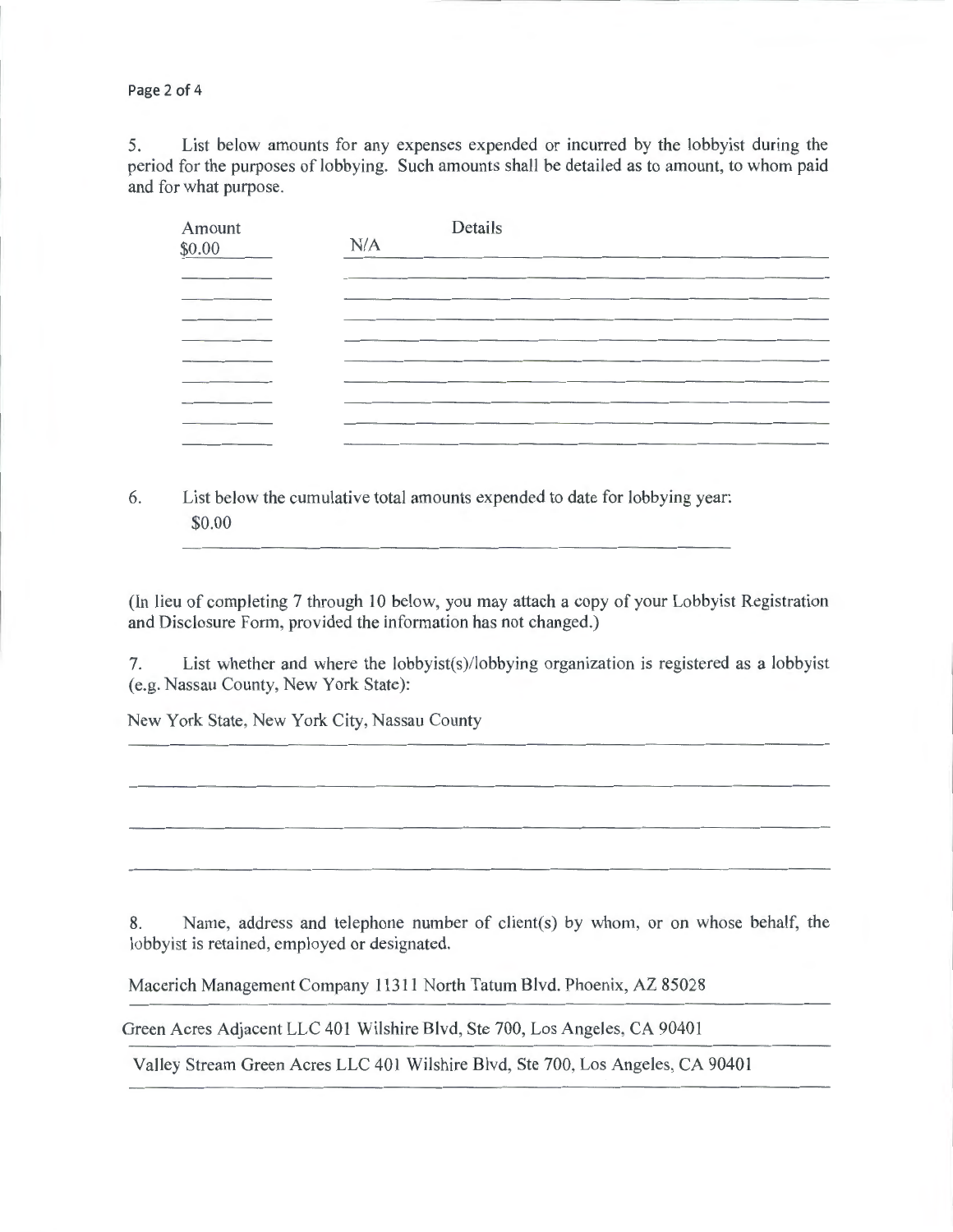Phone for All: 310-394-6000

9. Describe lobbying activity conducted, or to be conducted, in Nassau County, and identify client(s) for each activity listed, during the Reporting Period.

Real Estate Issues on behalf of Macerich Management Company, Green Acres Adjacent LLC,

and Valley Stream Green Acres LLC

10. The name of persons, organizations or governmental entities before whom the lobbyist has lobbied during the period.

Town of Hempstead IDA, Town of Hempstead County Executive